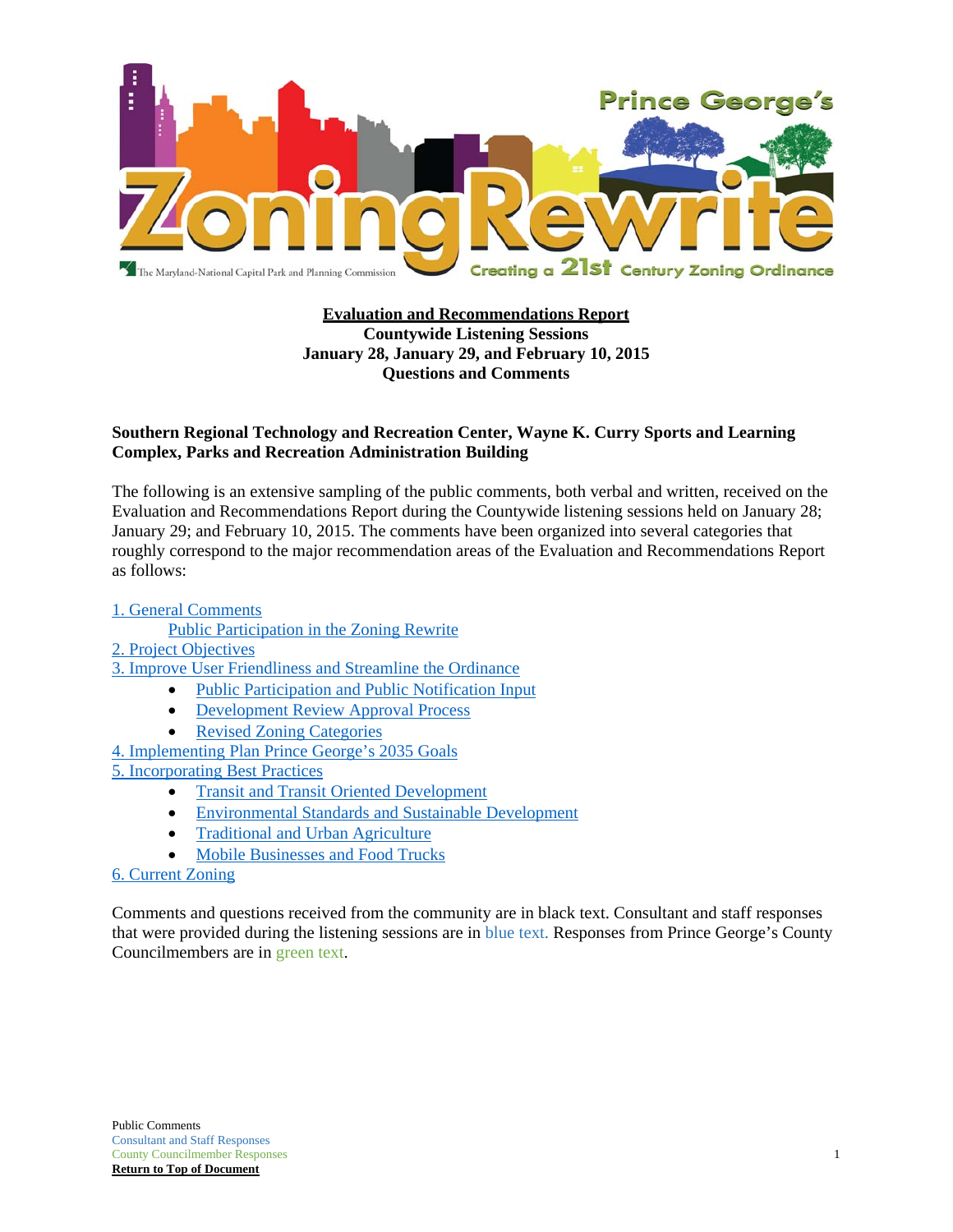

# **1. General Comments**

You all are moving in the right direction.

Yes, definitely moving in the right direction.

Good start to the report.

Good PowerPoint slides.

 I actually commend you for doing this and being open about this process. It would be hard to design something worse than what we currently have. As a resident living in the neighborhood, or as a business it is difficult trying to work with the system.

Anything would improve the current zoning ordinance.

The rewriting of the zoning regulations is long overdue. Making the zoning information simpler and more user-friendly is essential for the future of the County.

- I found the general recommendations commendable. I think people will have a problem with specifics. It may be helpful to clarify how the public can provide useful input at various stages of the process. For example, if I have specific recommendations for how the ordinance should be drafted, is that more useful to make now, or once the relevant module is prepared?
- Please start on time and keep presentations on time since you are rushing towards the end.

The time should be later. Community members need time to get home from work. I suggest that meetings start at 7:30 p.m.

Please ensure that the meeting takes place after the 6pm hour to allow travel time for all individuals.

 The acronyms make the presentation difficult to follow. A definition factsheet as a handout will help.

Has a "cheat sheet" on new terms and vocabulary by Plan 2035 been developed? If so, where do we find it?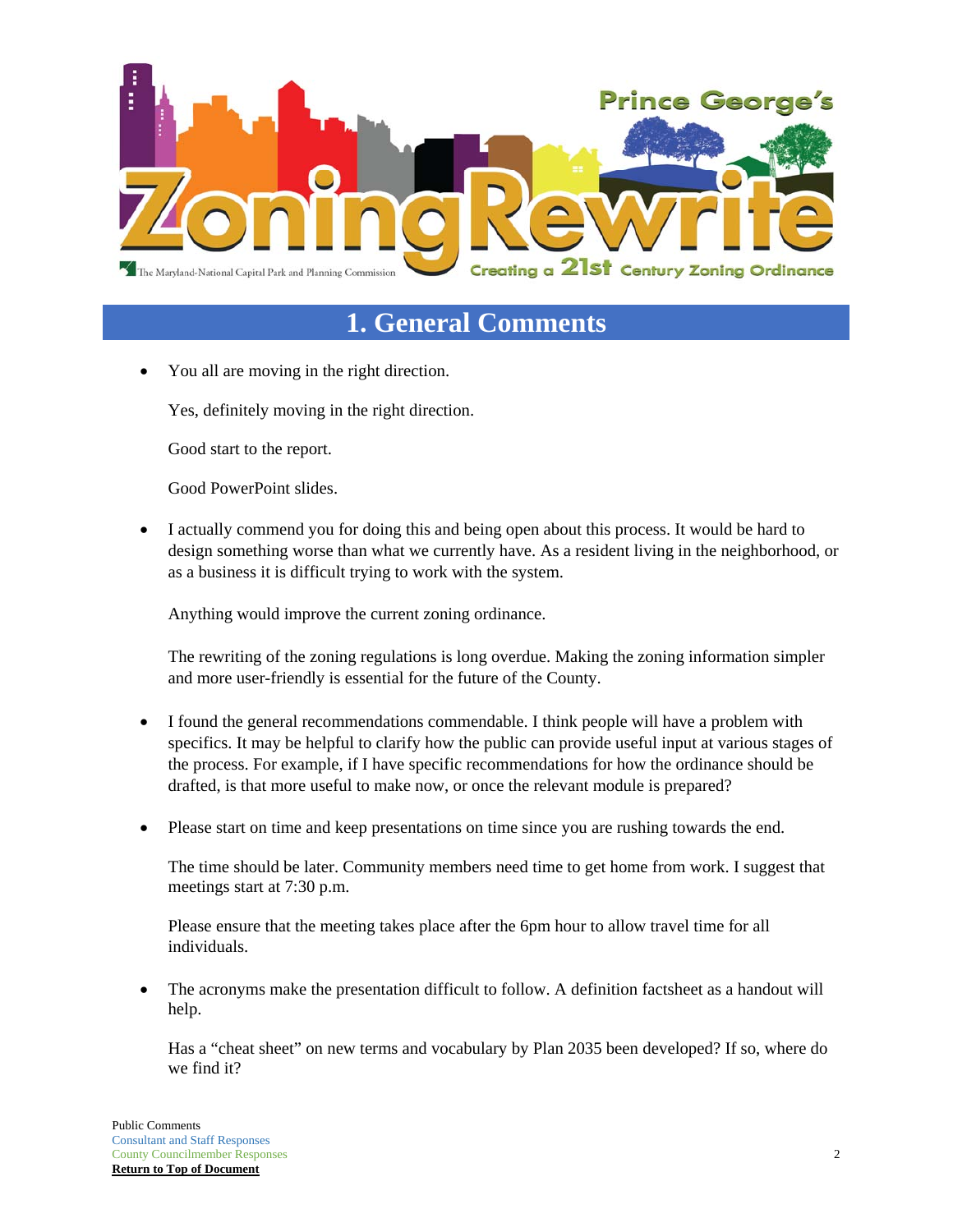

A glossary of terms about the zoning rewrite can be found on the project's website http://zoningpgc.pgplanning.com/zoning-academy/glossary/. Staff is also working on a directory of common acronyms used in the Zoning Ordinance, Subdivision Regulations, and general planning practices.

- It will be a daunting task to effect the cultural changes necessary to overcome the technical and political constraints. Organizational change is always a challenge to address.
- Report on the website is not readable. Will hard copies be available?

The team will look into this potential technical issue. Please email Chad Williams, at chad.williams@ppd.mncppc.org, or Brittney Drakeford, at brittney.drakeford@ppd.mncppc.org to request hard copies.

 Will this presentation be on the Planning Department's YouTube channel and will the presentation be available on the website?

Will formal responses to the questions be available?

All materials, including videos, questions, and responses will be posted on website. The questions and responses may take the format of a Frequently Asked Questions document. We are making every effort to be very open with project materials posted online for people to see. And if you prefer individual responses, contact us and we can provide them. We hope to update the website within 1-2 weeks to allow time for compilation of comments and questions and post-processing of the video recordings.

Who gets the final review of the Zoning Ordinance rewrite?

The Zoning Ordinance rewrite will be reviewed by the public, then the Planning Board and finally the District Council. With regard to the approval of the final Zoning Ordinance and Subdivision Regulations: the District Council is the final approval body of zoning legislation (the new Zoning Ordinance). The District Council and the County Executive will both approve the new Subdivision Regulations as the final decision makers.

### **Public Participation in the Zoning Rewrite**

 The meeting could be more effective for general members of the community if some context was provided at the beginning to provide an overview of the Plan Prince George's 2035 vision in addition to the general problem with the County codes.

Public Comments Consultant and Staff Responses County Councilmember Responses 3 **Return to Top of Document**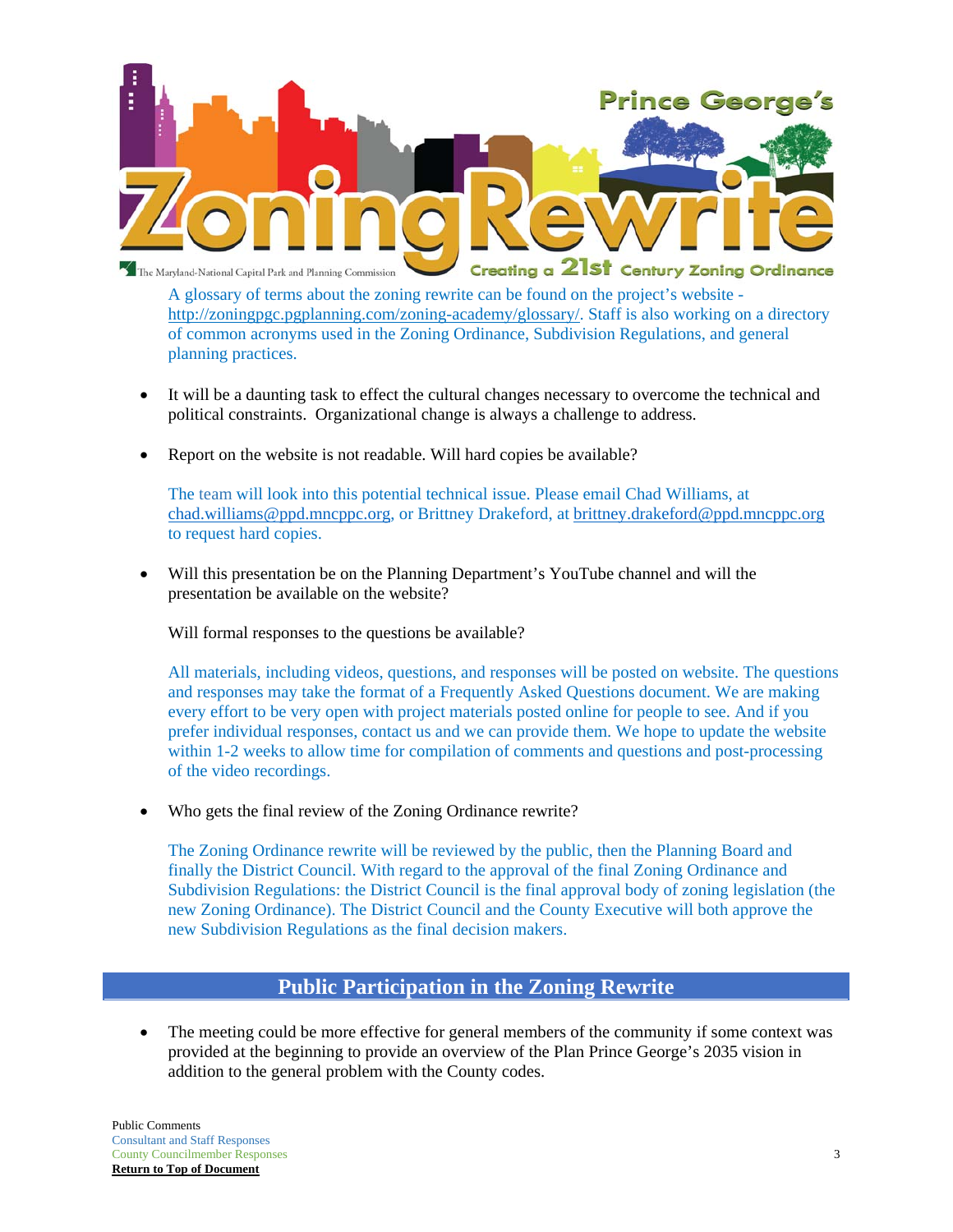

Reorganizing the information to include the vision first would be helpful. The information was informative but the robust/depth of information was challenging to absorb in one setting.

- I think zoning is a very abstract concept for most residents. However, incorporating some real-life examples will help make easy connections for the common person. For instance, if materials that went out to the community speak to how zoning will/does impact the type of business, development, housing, etc. that will be in their community, I think you may get better participation. Most people don't know about zoning and what is allowed in your neighborhood.
- Suggestion to do outreach to Spanish speaking business owners. They need simple and understandable language to be able to understand the pros and cons of this process.
- [The Park and Recreation Administration Building] is not accessible by transit or walking from College Park Metrorail Station. Kenilworth Avenue has gaps in its sidewalk access either from Paint branch Road or River Road and the facility itself does not have a sidewalk from Kenilworth Avenue to the front door.
- Provide advanced notification for the meeting.

Please advertise the Listening Sessions to communities that are going to benefit from the zoning rewrite project. These meetings should have community member participation. All the participants at this session tonight are speaking for the masses and that is disturbing. Try to advertise so you can get more people attending these meetings. This is a huge project that has a potential to impact lives in a positive or negative way.

I feel like this process is being pushed too fast. I talked to lots of people who will be interested in the rewrite, but were unaware that this is going on. It will be helpful to do a restart of the listening sessions.

Please come up with other strategies to garner community input in these forums. Maybe schedule three more listening sessions and use the media to advertise them in simple language so community members can come out.

More community input is needed. Organize more meetings.

Some concern was expressed that there is not enough time to meet with the community to discuss the Evaluation and Recommendations Report if code drafting is scheduled for March. Consideration should be given to a longer process for the community to provide feedback.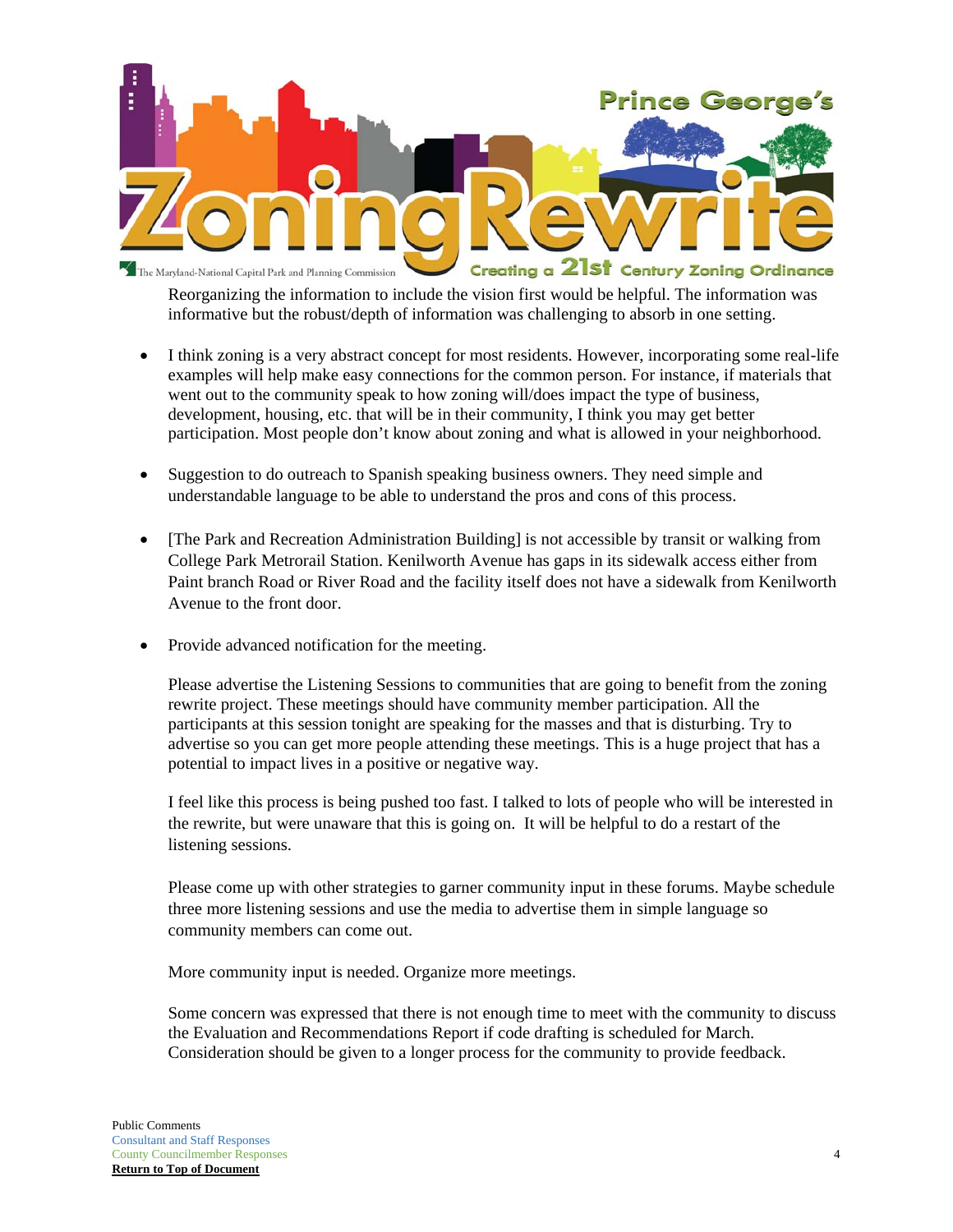

The team will go out to the community throughout the project and is committed to a fair, open, and transparent process. Interested parties can set up a time to meet with the project manager, Chad Williams, at chad.williams@ppd.mncppc.org or 301-952-3171. Code drafting is now scheduled to begin in April.

Staff also explained the notice and outreach efforts leading to this point, which dates back to the approval of the 2002 Prince George's County General Plan. Numerous master and sector planning efforts covering almost 90 percent of the County have occurred since that time including the *Envision Prince George's* visioning project, Plan Prince George's 2035, and direct notification and outreach efforts pertaining to the Zoning Ordinance and Subdivision Regulations Rewrite project.

A request has been made to have a staff-run listening session in Councilmanic District Two. This will be announced soon.

This dialogue is continuous, we want the community to be engaged over the course of this project. Planning Department staff will speak with you about the stages, but this will not be final until the very end. The new Zoning Ordinance and Subdivision Regulations will be gradually drafted and there will be many opportunities to weigh in. Planning Department staff will come to any community meetings. If they say no to you, contact your councilmember. We talked to them today the very point that we want to make sure they are engaging all of you, so please invite them out and stay engaged. The last point is related to the comment that we are streamlining this for the developers. This process is not just about the developers, but all of you in the room. These are only recommendations.

 A question was asked regarding the relationship of the Zoning Ordinance and Subdivision Regulations Rewrite project with the ongoing update to the Prince George's Plaza Transit District Development Plan.

Any development approvals subject to the regulations of an approved Transit District Development Plan will be recognized as valid when a new Zoning Ordinance is approved.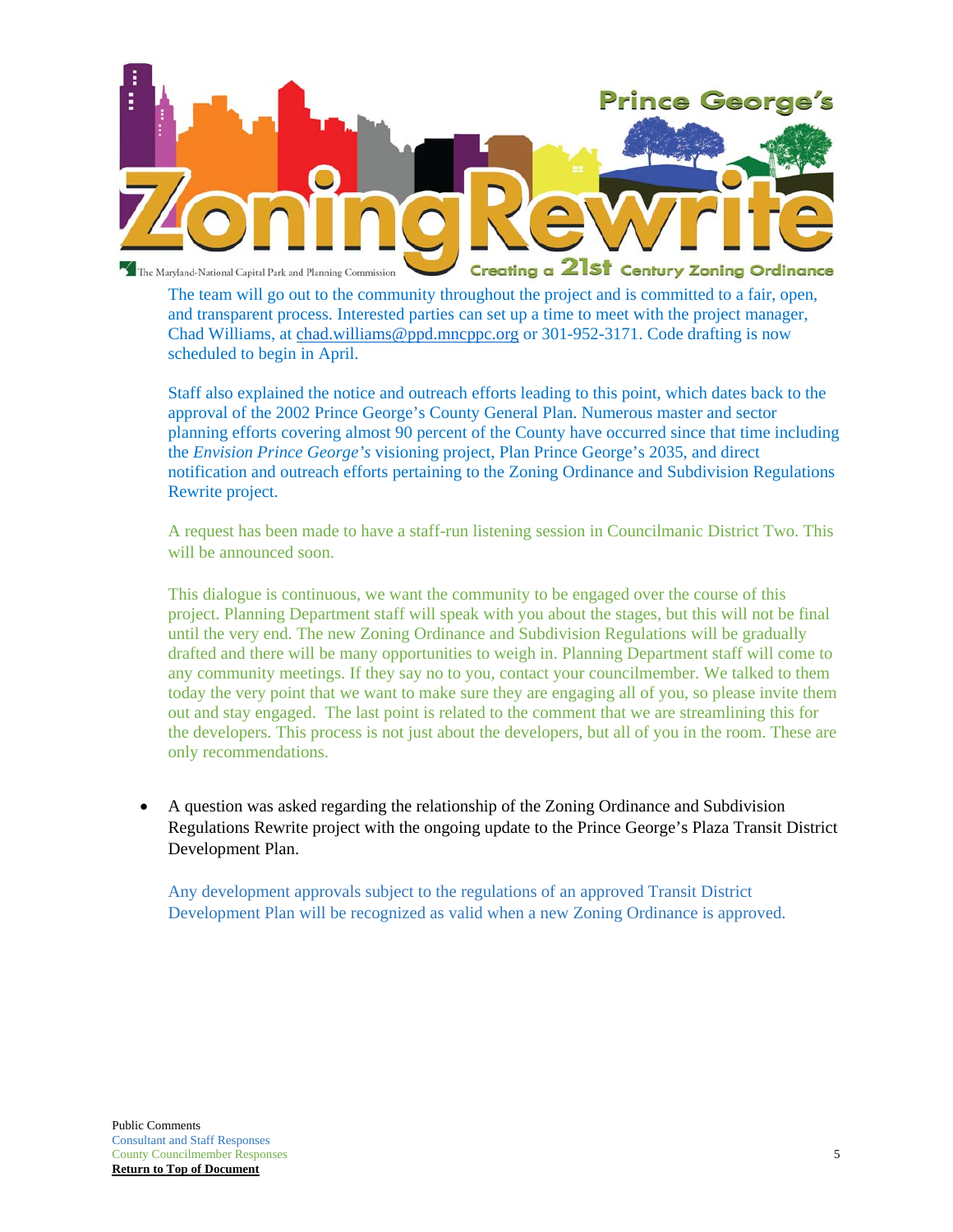

# **2. Project Objectives**

 Right now there is a bill before council, proposing to give a greater role to municipalities. If it gets approved, what will happen?

This bill is pending in Annapolis. If this bill is approved, then it will be taken into account.

How feasible is it to consider Business Improvement District (BIDs) in this case?

BIDs are great tools, but they are separate from zoning codes. The BID tool is not counted on for the implementation of zoning codes.

 If the Suitland project is approved, how is that going to affect business and the things in the plan now?

We didn't discuss specific projects or small area plans in the Evaluation and Recommendations Report. Once a project is approved, it will be recognized.

 How does the zoning rewrite help with current issues, and how will it address places/businesses being grandfathered? There was some concern about having too many undesired businesses (e.g. pawn shops and nail salons) in the community.

The contextual compatibility standards recommended in the Evaluation and Recommendations Report are intended to ensure development is sensitive to adjacent residential communities. There will also be opportunities through this rewrite process to identify undesirable uses and determine how best to address them in the future.

Zoning cannot make existing uses or businesses go away, but it can establish a framework to help create additional market opportunities for desired shops to open in the future and will streamline current procedures to incentivize infill and redevelopment opportunities. If there is sufficient capital opportunity, the market will respond. Another project goal is to update and simplify the codes in order to remove the obstacles to new investment.

 I live in College Park and we have zero control over zoning. It's a mess. Did you address giving us some zoning authority in the report?

All recommendations presented in the Evaluation and Recommendations Report assume current state law. The Evaluation and Recommendations Report also contains recommendations to retain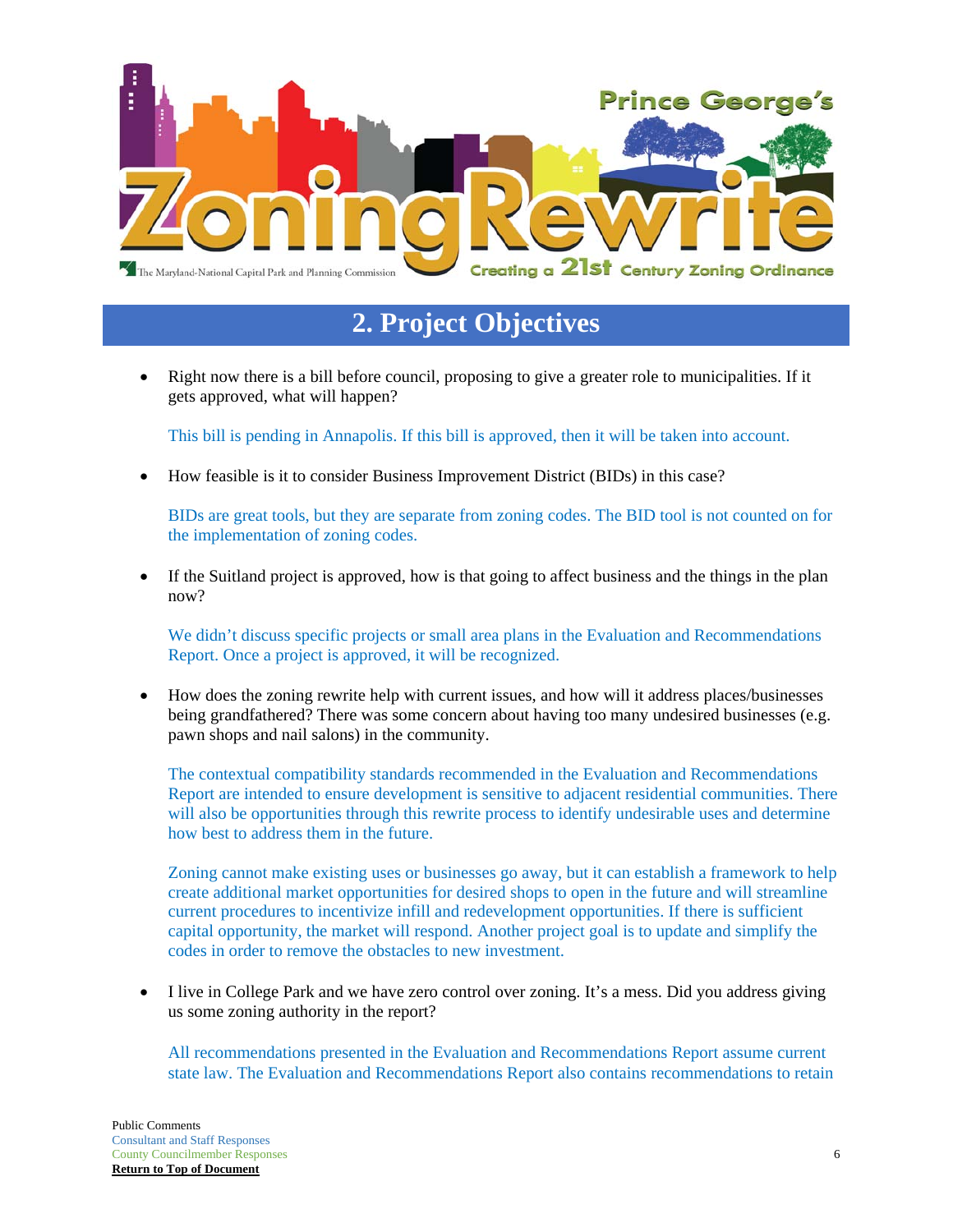

existing municipal zoning authority that has already been delegated, including certain departures and variances.

 During the recent *Greenbelt Metro Area and MD 193 Corridor Sector Plan and SMA*, citizens stated they wanted walkability, trees and greenery, and complete street design. However at the end of the process, the highway people came in, and disregarded what the citizens wanted and put in a highway that conflicts with the citizen's desires. What's the point of better zoning if the car and highway people just get whatever they want anyway?

Clarion expressed confidence there are ways to reduce parking, for one example, but cautioned that it is more difficult to deal with roadway engineers through a zoning update process, and that "Zoning can't zone streets." It will be up to planners, local transportation agencies, state transportation staff, and others to continue these important conversations.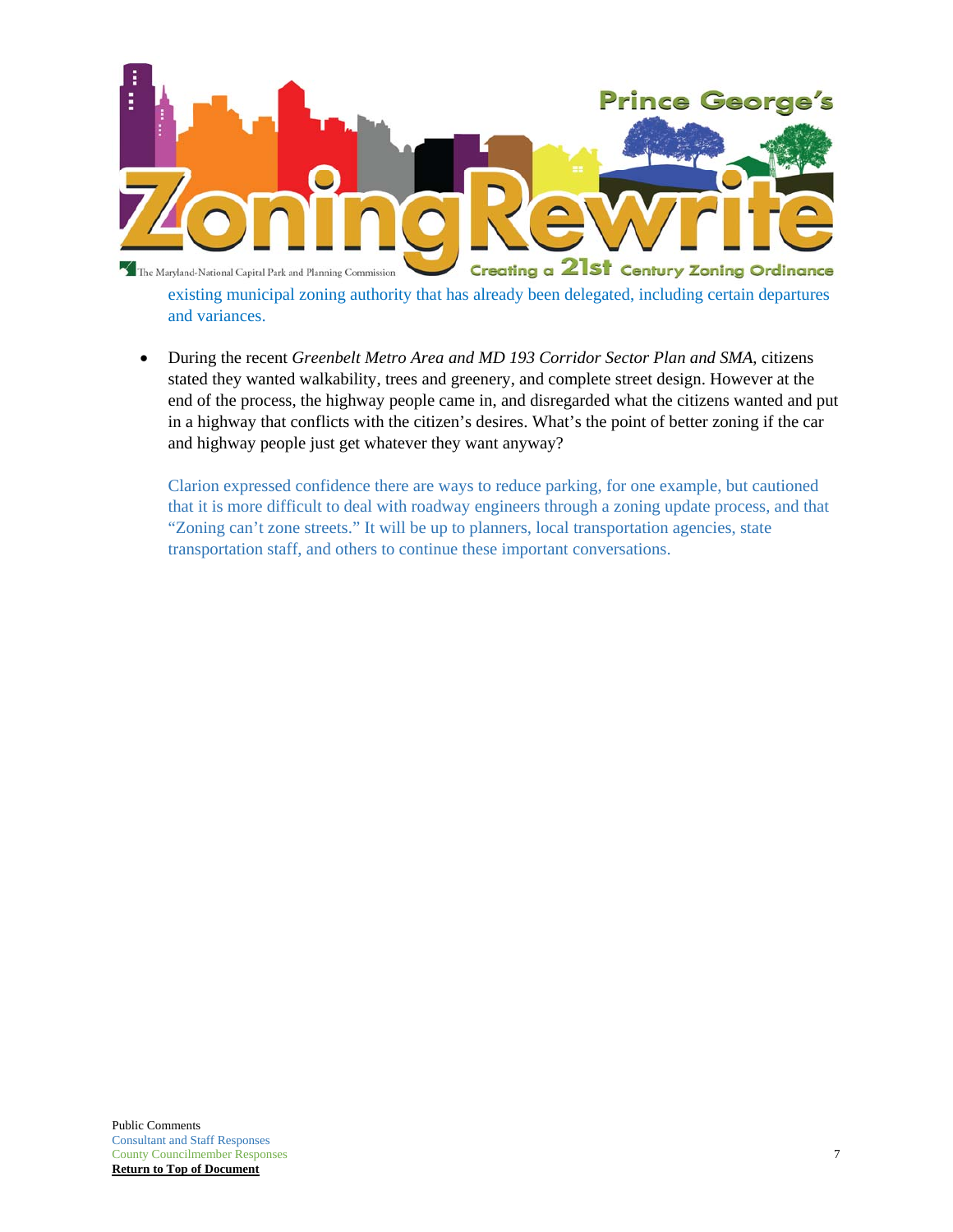

## **3. Improve User Friendliness and Streamline the Ordinance**

 There was a suggestion to make the manual code more user-friendly by having it in a 3-ring binder, with tabs for popular topics, e.g. "definition" and "setback."

The intent is to have it very usable in hard copies as well as online.

Does the report address footnotes, Special Exceptions, and McMansions?

Yes, we expect a very high number of footnotes will be taken out. In the drafting process, we will take a hard look at the Special Exceptions. McMansions have not been discussed yet, as it has not come up in our meetings. We could look into this issue, as it is raised now here.

• How does the simplification assist and hurt current sector plans?

A concern was expressed regarding implementing sector plans in phases or through a graduated program and about eliminating undesirable uses that have been grandfathered in the sector plans. Some undesirable uses never go away because they are just replaced by similar businesses when a vacancy may arise.

The need for a stronger connection between County plans (sector and master plans, functional master plans, the general plan, etc.) and the zoning and subdivision rules are addressed in the Evaluation and Recommendations Report. One of the goals of the rewrite project is to have one location where all zoning and development regulations are consolidated (the Zoning Ordinance), and to move away from the complexity and uncertainty of working with 18 separate overlay zone plans.

One caution made by Clarion is that most jurisdictions take the position that legally-created uses should be allowed to remain.

• The Prince George's Plaza Transit District Development Plan update seems to be on a faster timetable than the zoning rewrite timetable. How do the two projects relate in terms of decision making about any zoning changes and the goals between the two projects.

Our recommendation is any development approvals that have been made prior to the adoption of a new set of regulations will be recognized as valid. That property will be recognized as approved as part of the TDOZ.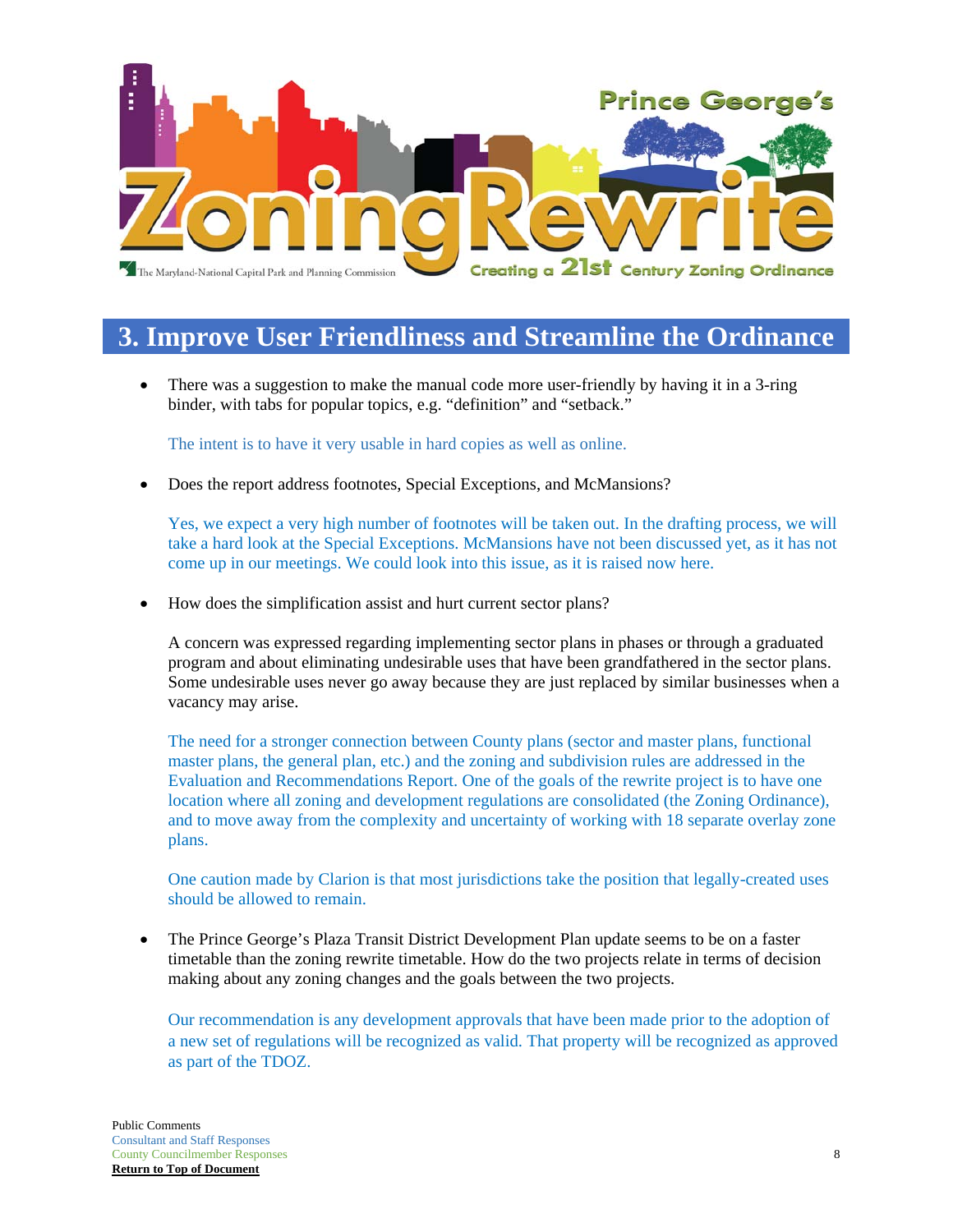

How do current sector plans connect with the zoning rewrite?

One of the reasons that the zoning ordinance is so complex and difficult to understand is because there are zoning regulations in the sector plans. As we proceed with this process, we suggest that the community standards that were developed in the sector plans be included in the zoning ordinance.

To what extent would the mandated Health Impact Assessments be a part of land use?

The intention is that Health Impact Assessments will be carried forward and addressed in detail during module three of the rewrite.

 There is a concern that simplifying things and making things more flexible may eliminate things that many citizens want.

The goal of zoning rewrite is to reduce redundancy in the regulations, to make them more understandable, and to make sure that they are consistent with the type of the development communities want to see, such as support for Transit-Oriented Development in certain locations. It is important to streamline the regulations so that they would not be in conflict. The recommendation is to collapse current codes without losing protections for communities.

- Clarity in the zoning ordinance will be so helpful. It would be much easier for us to understand and interpret the zoning code and have a clear understanding of what requirements may be. Then we can have a dialogue. Thank you for mandating the community meetings into the process. It is very beneficial for all parties to be involved in the process at the front as opposed to way down the road. A transparent process will be a win-win for everyone.
- I have not read the report, but most of my frustration is in the process of implementing zoning, standards, and interpretations. There is also a lot of clarity needed in the development and permitting process. This needs to be a part of the process.

With regard to interpretations, many regulations are difficult because they conflate intent with regulation. This is particularly prevalent in Prince George's County's DDOZ (Development District Overlay Zone) and TDOZ (Transit District Overlay Zone) plans.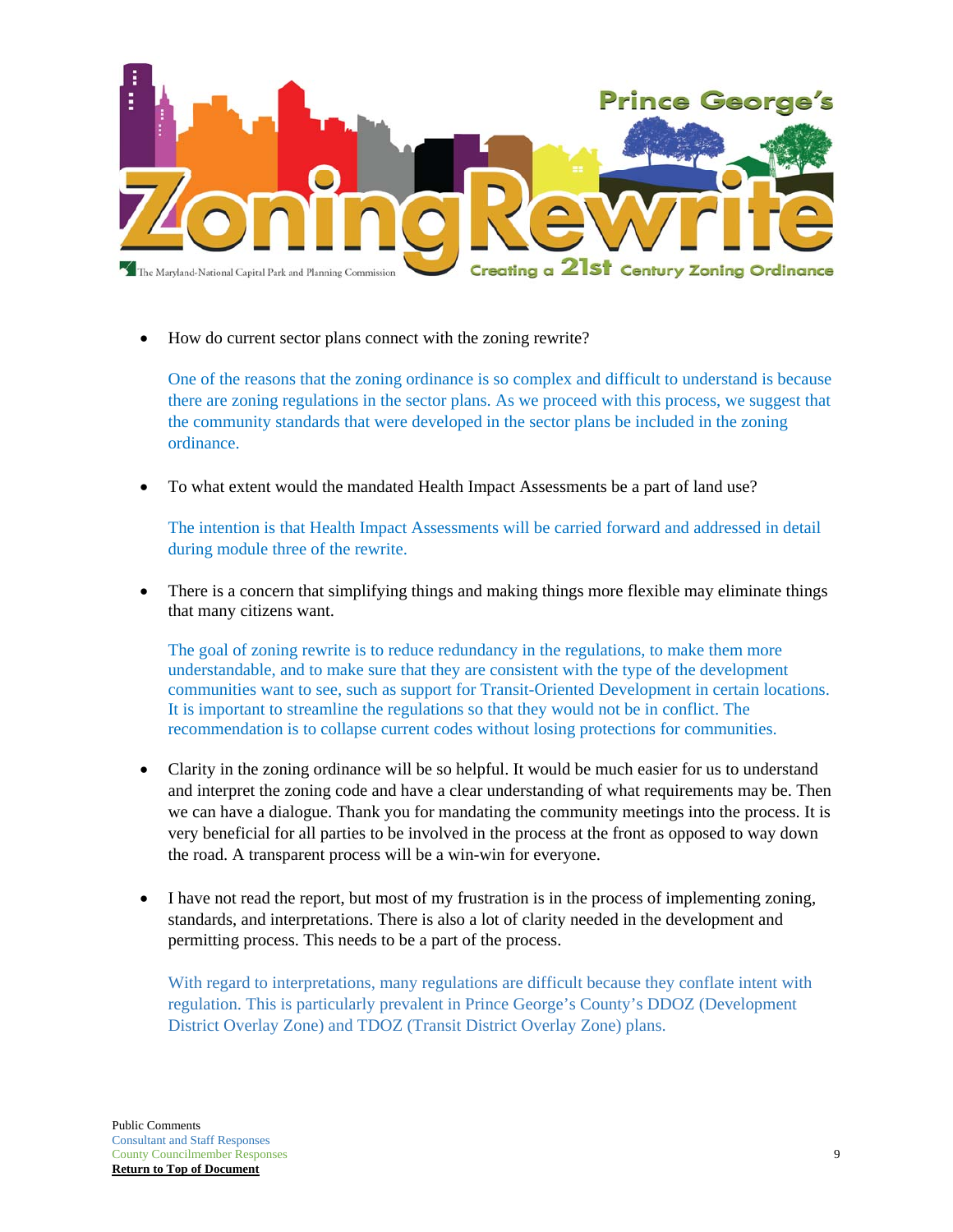

**Public Participation and Public Notification Input:** 

Can you summarize the part for public notifications in the report? Will they increase or decrease?

I would like to see procedural issues resolved – including materials that are turned in late by applicants or planning staff, deadlines that are not strictly observed, etc. Staff rush their reports as a result, and communities are not given enough time to review documents.

Having the recommended pre-application conference is very important; pre-application conferences will expedite the process.

The Evaluation and Recommendations Report recommends establishing pre-application neighborhood meetings to occur before an applicant can submit a development application. Interested or impacted stakeholders within a given (to be determined) distance of the proposed project location will present the community an effective opportunity to meet with the applicant to discuss the project.

In Clarion's experience, neighborhood meetings are more successful, if they take place prior to an application's filing, as it is difficult to make modifications once the application is submitted. In terms of public notifications, the team recommends consolidating these notices and looking toward more reliance on technology (e-mail, web) and less on traditional newspapers. Additionally, Clarion Associates proposes the creation of a mandatory pre-application conference, where a potential developer would meet with staff to discuss procedural requirements prior to submitting any applications for development review, and to include a formal application checklist procedure. This will ensure incomplete applications would not be accepted.

In the pre-application neighborhood meetings, are you planning to use citizens' associations?

Yes, they will be notified of the meetings. We will have a provision in the code for them to sign up to be notified

 A transparent process and standard needs to happen, allowing the community's input and influence with the "big guys" (developers) required to be there and take such input seriously.

Trust and transparency go hand in hand. When citizens don't have time to respond, things slip through and are done behind the scenes without public approval. Ground rules should exist in a way that cannot be subverted.

We attempt to set out a process for a transparent framework.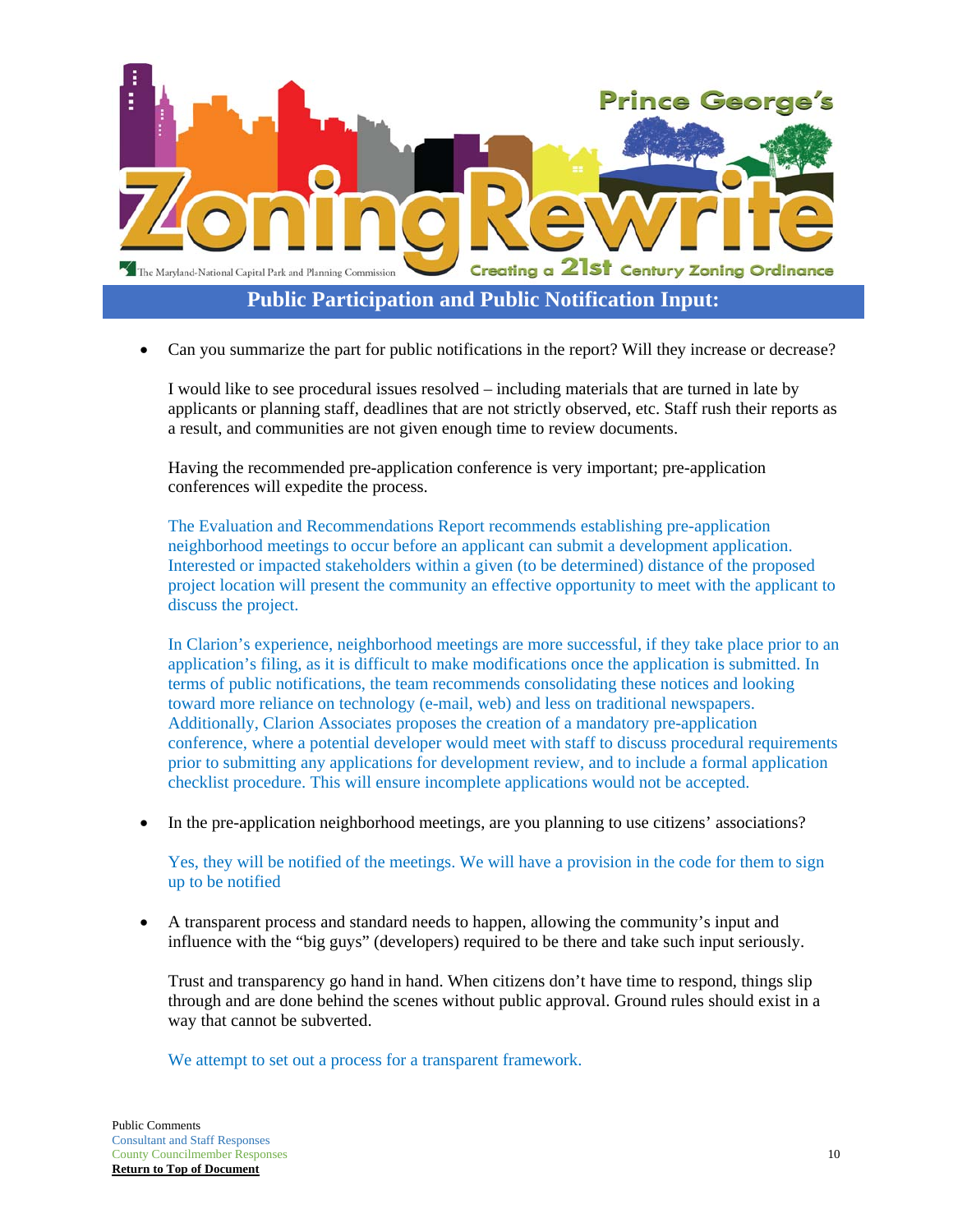

**Development Review Approval Process:** 

 I am concerned that the District Council will be removed from making zoning decisions. The problem is that we would not be able to hold those elected accountable for zoning. Another concern is that this will send us to the Circuit Court. Civic groups will have to gather resources to fight in court. Judges are not the best persons to make those decisions as they have no experience compared to the District Council.

I would like the zoning process to still go to the District Council. The Planning Board is not elected and citizens need to work with the people they elected to represent them.

I am concerned about the high cost to appeal a ruling by a judge. That puts lots of power in the hands of one individual and it is difficult to overturn any judicial ruling.

The idea to take politics out of the process is unrealistic. The recommendations just give more power to those who already have had lots of power, i.e. the developers.

I want to make a cautionary point. We are trying to be as transparent as possible and we are not advocating for developers. We would like to listen to everyone's feedback, but the policy has not been written. So, to make that kind of statement is kind of prejudging the Rewrite, because nothing has been written yet.

 The current zoning ordinance makes it very difficult today. The zoning code rewrite has gotten lots of support because in certain areas it is very difficult to make changes within the current zoning code situation. The County will have to make the development process easier and simpler than it is now to attract developers and for desired redevelopment to happen. Protection is important, but one will need to add more specific development and design standards to the Zoning Ordinance to create protection. Eventually, the District Council is going to decide whether these recommendations are good or not. It is an issue that clearly hasn't been decided, but needs to be on the table.

The proposals and recommendations in the report are aimed at minimizing the need to go to court, as they should reduce uncertainty regarding development standards, uses, and zones. Things are expected to work at the local level with updated zoning codes. Citizen involvement is key in the zoning rewrite process to create and present clear development standards. We will continue to have that discussion and the implementation probably would not happen for a year. The Evaluation and Recommendations Report has identified a number of opportunities for citizens to have valuable and meaningful input in the development review process.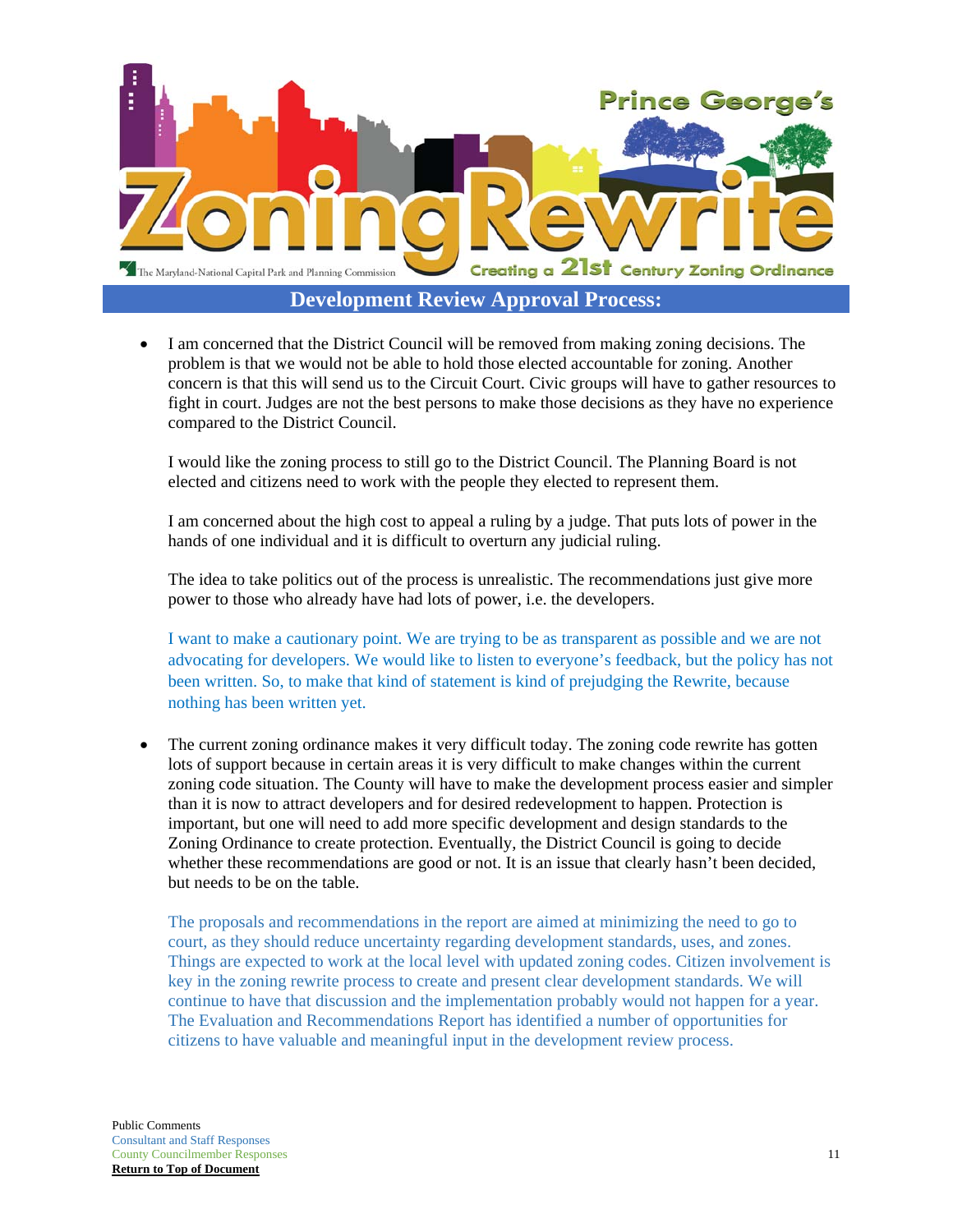

 One of your goals is to minimize the politics to be involved in these decisions, as it creates trouble. How is it working?

The Evaluation and Recommendations Report addresses the impact of a highly politicized development review process. Some citizens see this as a lifesaver because they can directly contact their council member to express their concerns with a development project. Many citizens and the council members themselves are nervous about the minimization of Council review, but we think the politics and unpredictability is keeping development away.

- A concern was expressed about the Zoning Hearing Examiner deciding special exceptions.
- The current process requires a Detailed Site Plan and reviews by community for property located in a DDOZ (Development District Overlay Zone). A Detailed Site Plan is too expensive and too far in the process to share with the community; this is stopping development.
- Staff needs more flexibility in decisions that are not major development projects, when the County is in agreement with a property owner.

#### **Revised Zoning Categories**

- My perspective is from citizens who are insistent on the MUTC zones. Something you've talked about is having a special character in some of these zones, will it be relegated to residential? It is still a bit fuzzy to me about how citizens are going to be protected.
- A concern was expressed about protecting residential neighborhoods from industrial areas.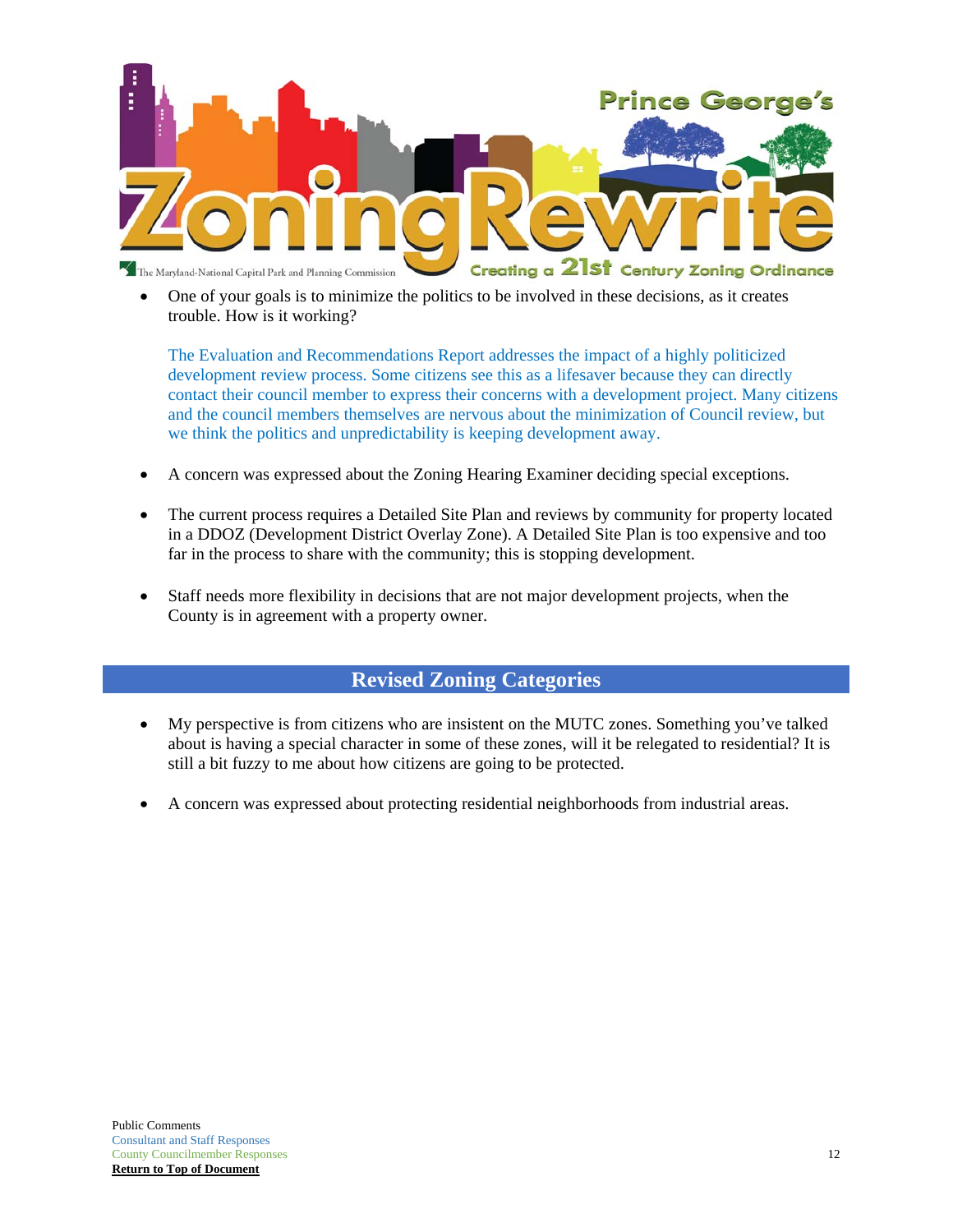

## **4. Implementing Plan Prince George's 2035 Goals**

Can we strive to build full communities, so that you can stay within the community?

Please be sure to include plans, set-asides, and zoning areas for youth–including teens and young adults. Right now, there are few places where teens and youth can gather or walk safely in this County. There was an article in The Washington Post that highlights the current problem and potential unintended consequences. "*Shooting at Greenbelt Synagogue Could be Byproduct of Clampdown on Music Venues*". One thing is certain–young people, teenagers, young adults will find ways to congregate/gather–whether we plan for them or not. If standards were put in place where there are certain amenities set aside for older youth to congregate I believe this will be a proactive way to deal with this problem. Perhaps, a formula should be tried to manage density? Whatever it is, I do believe a great opportunity exists where amenities for older youth can be addressed.

There is lots of talk about development, but I haven't heard about green spaces, parks, places where people play other than commercial.

There are thousands of townhouses at National Harbor, but there is no recreation for children. Is that part of the plan?

The presentation has so much focus on development. Few of us are clamoring for more stores. I live inside the Beltway near 4,000 elementary school students, but they must drive 1.5 miles to a park because the streets lack safe sidewalks.

Providing areas for recreation and open space is addressed in Plan Prince George's 2035 and the Department of Parks and Recreation's Formula 2040 Functional Master Plan. These concepts are also discussed in the Evaluation and Recommendations Report. Plan Prince George's 2035 looks at creating spaces for residents of all ages and income brackets to live, work, and play. As we begin drafting zone structures we will be sure to include standards for open space areas and recreation areas for children to play. The report also proposes community standards, including sidewalks for children to bike, as part of the recommended approach to development regulations.

 Many developments have lots of inconsistencies in terms of APF (Adequate Public Facilities). The participant looks forward to having that addressed.

APF and other issues need to be addressed, according to Plan 2035. APF is covered in the report and will be part of this effort.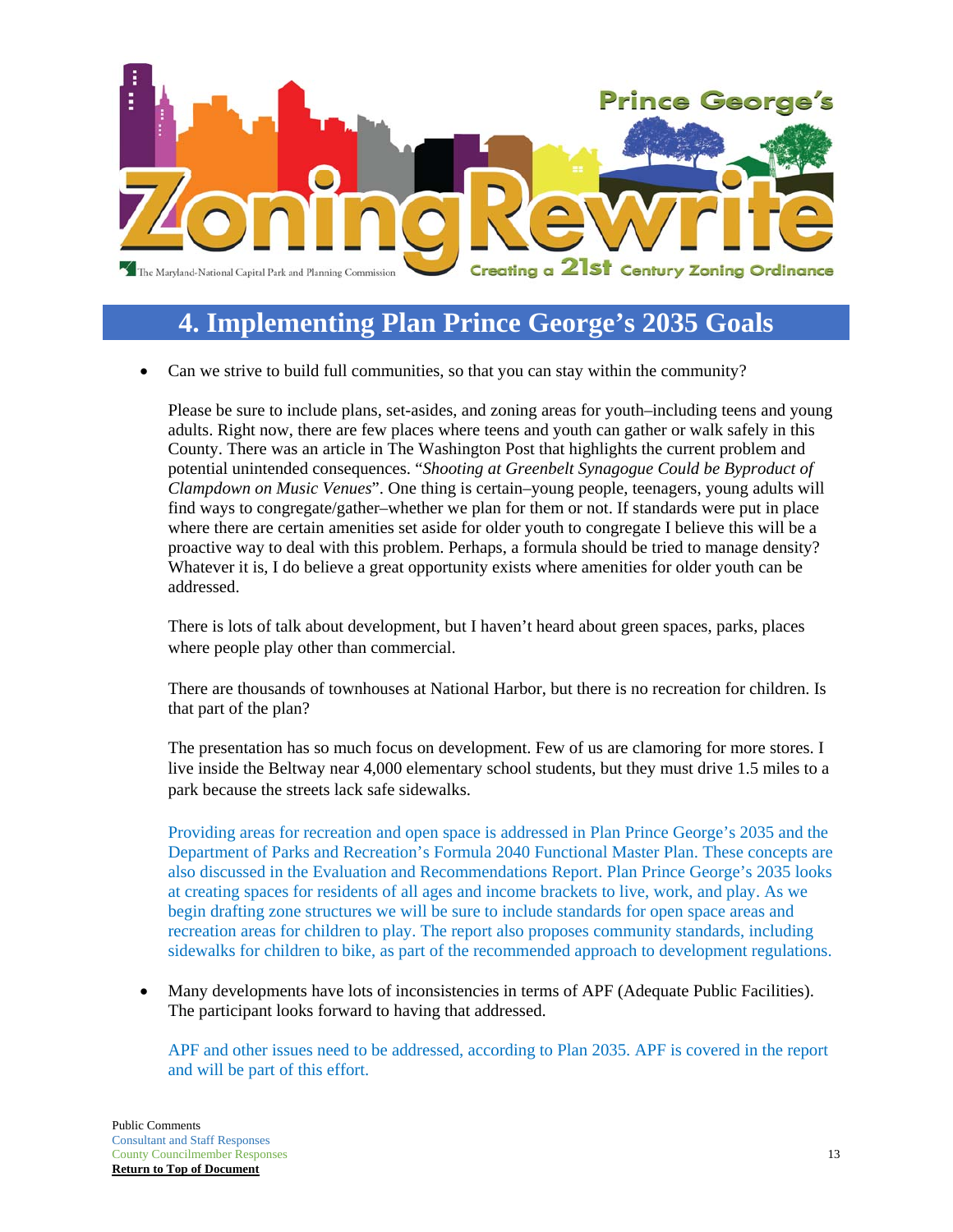

 Are live/work places, such as small business, many of which relate to personal services and small art things, addressed in these codes? These places tend to have home and work spaces together, in order to make business viable.

Can mixed-use communities be built?

Yes, the Zoning Ordinance rewrite will define new types of uses to be allowed in certain locations, including live/work and mixed-use development.

Will higher density development be allowed?

Nothing is decided yet regarding density and FAR (Floor Area Ratio) level, as we are talking about the framework at this stage. But the direction is to increase density at centers and other appropriate locations identified in Plan 2035.

 Will these recommendations be compatible with big conceptual planning? How does the report address larger-scale and statewide planning?

The recommendations of the consultant team draw heavily on the vision, goals, and objectives of the County's general plan, Plan Prince George's 2035. Additionally, County functional master plans provide guidance for environmental regulations, transportation and parking requirements, and other aspects of the Zoning Ordinance and Subdivision Regulations. All pertinent state and federal regulations will be appropriately addressed in the rewrite.

 Under "Open space" on page 11 of the handout, it says "allow fee in lieu for open space," I find this concept troubling. Who is able to buy their way out of open space?

The "Fee-in-Lieu" for recreational facilities is not a new concept and the subject is covered in the current subdivision ordinance (Sec 24-135). The Planning Board may require a payment equal to five percent of the total new market value of land when it finds that dedication of parkland is unsuitable or impractical due to size, topography, drainage, physical characteristics or similar reasons, or when sufficient parkland has already been provided by the subdivision.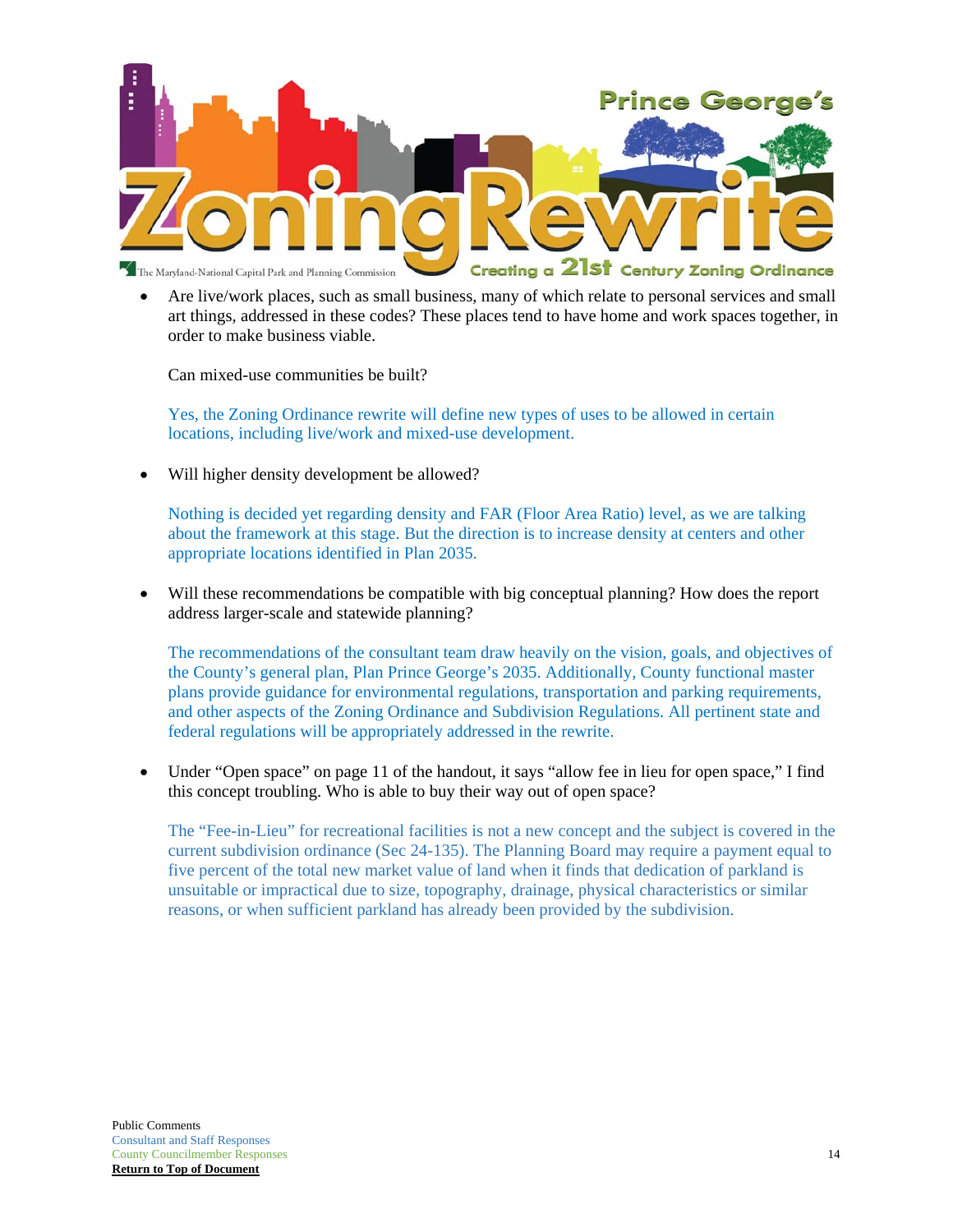

## **5. Incorporating Best Practices**

### **Transit**

Is road improvement part of a new development?

Will traffic flow and studies be taken into account to project for the future?

Traffic studies and road improvement will be included in the review standards to make sure traffic volume is considered and does not overly affect existing neighborhoods.

How is walkability defined?

We define walkability as a developmental template or layout to make walking more pleasing and safer, such as sidewalks and buffering areas. The plan (Plan 2035) supports the idea of walkability, especially in certain locations. There will be community standards, e.g. cut-throughs for bikes, sidewalks to other streets, and other features.

- The report should talk about Metro and encourage development near the stations.
- I hope this process will take into account the need for bicycle paths. Although we are close to University of Maryland, every time they build a new dorm or parking garage, they take out the safe spots for cyclists. The roads get narrower, faster, and more dimly lit. It worries me and the kids are discouraged from biking. I want our County to worry more than how easily developers can negotiate. And I am just not hearing any concerns about that.

Zoning laws regulate development on private land and do not regulate streets. The Evaluation and Recommendation Report proposes connectivity standards for roads and trails.

### **Environmental Standards:**

- There was a suggestion to bring environmental regulations right into the zoning, not as a separate thing or an add-on. Environmental practices should be worked into zoning to protect things like green space.
- There appear to be no references to stormwater management in the presentation handout. Does the report cover it?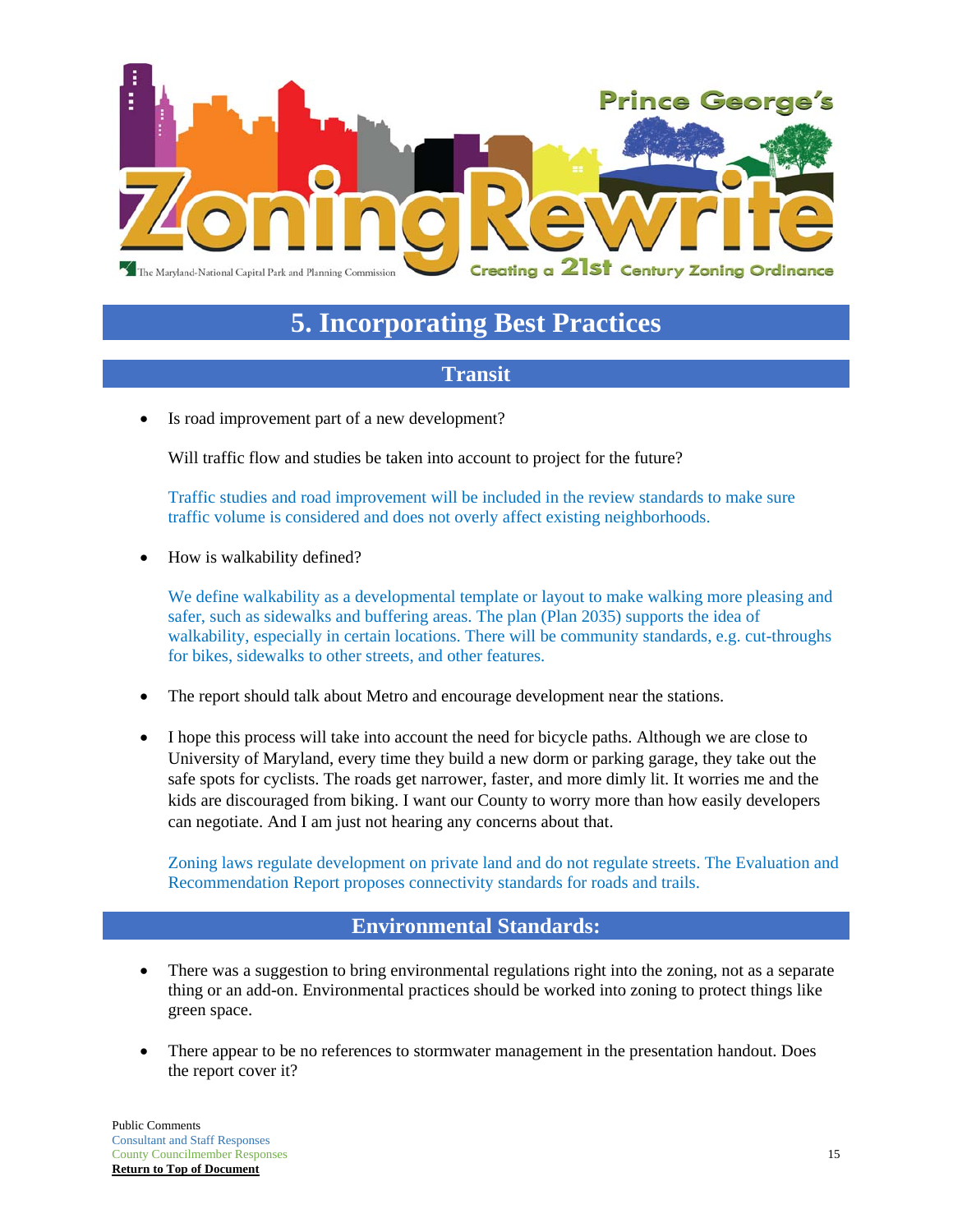

This presentation does not cover everything in the report. Stormwater management is addressed in the report under environmental standards. In addition, they have been revised recently, included in the County Code, and are referenced by the Zoning Ordinance and Subdivision Regulations.

 Another issue is climate change. How does zoning make sure if we have extreme weather events, we are not undercutting our resilience ability?

Climate change is a very cutting-edge topic. It is implicitly addressed in the report, under adaptation, tree protection and green infrastructure, and the use of alternative resources. We are moving in the direction to address it more down the road.

Will environmental standards include LEED® compliance, since it is expensive to implement?

Yes, but with the recognition that LEED® is not the only green building certification tool available.

 Concern was expressed that some neighborhoods have been affected by the noise and dust issues generated by industrial plants nearby. Furthermore, how can communities protect themselves from industrial uses and zoning, particularly when changing the zoning to non-industrial zones is viewed as a non-starter?

Neighborhood compatibility standards are a proposal that is recommended in the Evaluation and Recommendations Report. This concept is included to address these kinds of issues.

 How do best practices work with the noncompliance of current buildings and how will we enforce codes/regulations?

Codes are proactive and apply to the future. Proposed changes in the Zoning Ordinance rewrite will not impact buildings and uses currently in place. These are expected to be grandfathered under the new regulations. However, significant changes (a building being torn down) will need to meet new standards. Enforcement will depend on how much the County can spend on it.

### **Traditional and Urban Agriculture**

Would like to see the plan to protect farmers' right to develop their farms.

Is agricultural tourism addressed in the plan?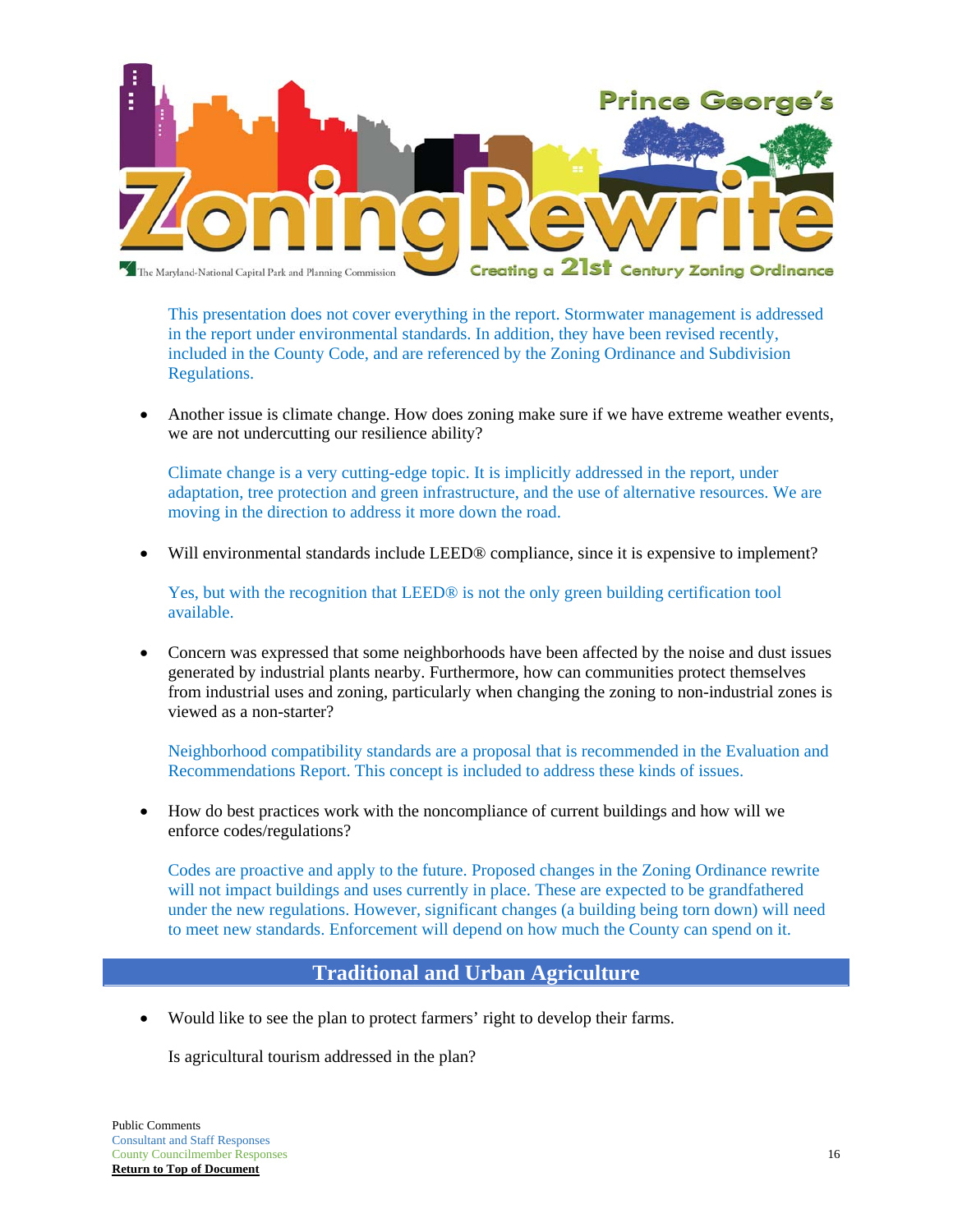

A suggestion was offered that urban farming be defined and allowed, including compositing, in the Zoning Ordinance.

Will meat processing be allowed in the new zoning ordinance?

Traditional, urban, and agricultural tourism are addressed in the Evaluation and Recommendations Report. We recognize that in order to protect rural farmlands and encourage urban farming, we must expand the types of agricultural uses allowed in the Zoning Ordinance. A part of green development is agriculture. Zoning will address incorporating urban farming and husbandry into certain zones. However, we recognize that cultivation and livestock are different from meat packaging plants.

Will sign regulations be looked at?

Yes, sign regulations are something that we are looking into.

#### **Mobile Businesses and Food Trucks:**

Will mobile businesses and food trucks in the County be addressed here?

The County is looking into the question of food trucks and other mobile businesses now. With regard to the Zoning Ordinance rewrite, such businesses may be addressed by evaluating the uses to permit or restrict them, and potential standards may be considered. However, many of the regulations pertinent to food trucks and mobile businesses are handled through other parts of the County code.

## **6. Current Zoning**

How is a floating zone identified? And are they overlay zones in certain areas?

A "floating zone" is the legal term (for what Prince George's County refers to as, among others, Comprehensive Design Zones and Mixed-Use Zones) and is used in code development. Floating zones typically are not mapped and not overlaid. Certain environmental and aviation overlay zones are proposed to be carried forward. Floating zones are proposed to be restructured.

 Do you recommend rezoning of misused areas such as warehouses and industrial land for new uses? Does the report recommend new uses?

Yes.

Public Comments Consultant and Staff Responses **County Councilmember Responses** 17 **Return to Top of Document**